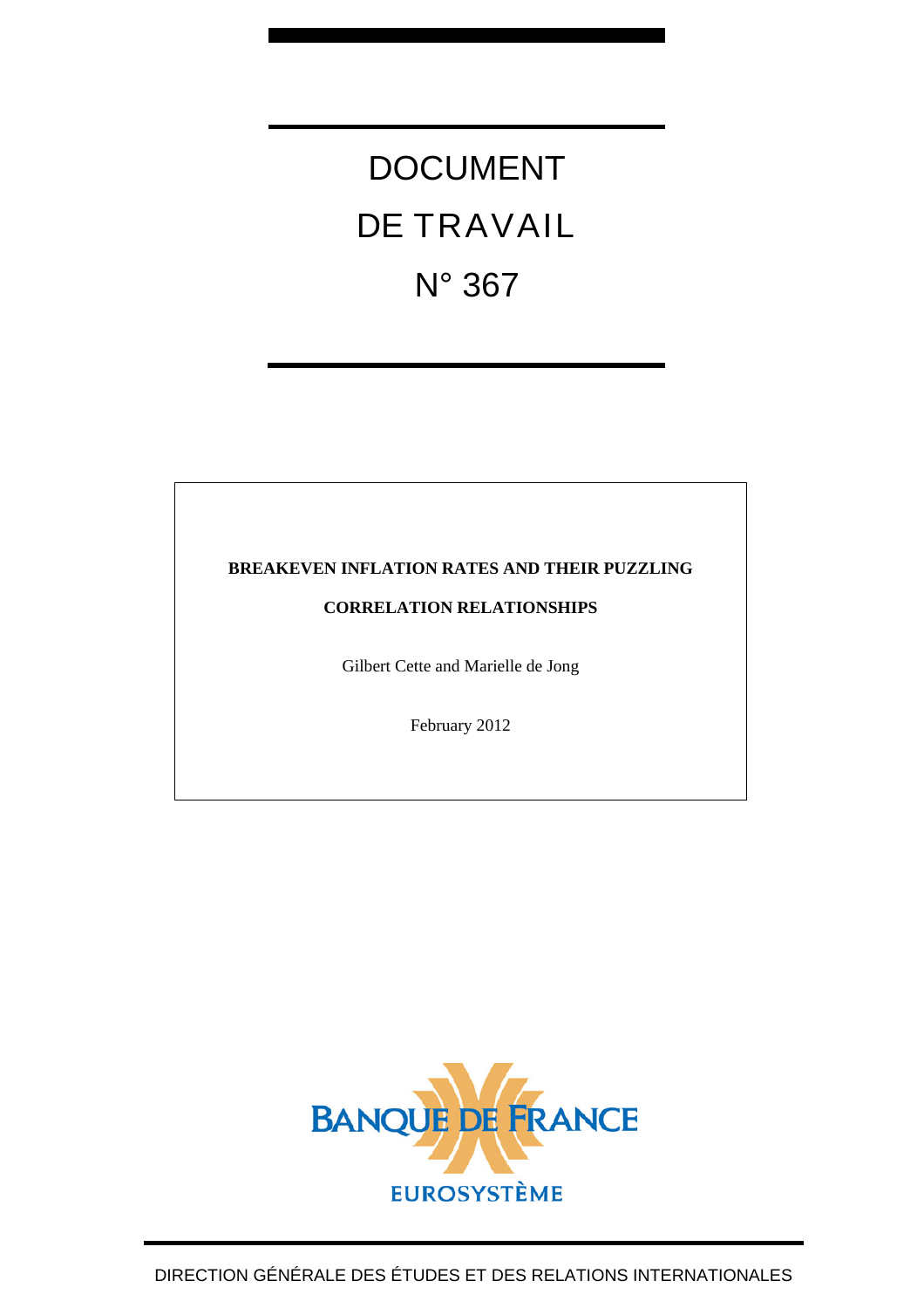## DIRECTION GÉNÉRALE DES ÉTUDES ET DES RELATIONS INTERNATIONALES

## **BREAKEVEN INFLATION RATES AND THEIR PUZZLING**

#### **CORRELATION RELATIONSHIPS**

Gilbert Cette and Marielle de Jong

February 2012

Les Documents de travail reflètent les idées personnelles de leurs auteurs et n'expriment pas nécessairement la position de la Banque de France. Ce document est disponible sur le site internet de la Banque de France « [www.banque-france.fr](http://www.banque-france.fr/) ».

Working Papers reflect the opinions of the authors and do not necessarily express the views of the Banque de France. This document is available on the Banque de France Website "[www.banque-france.fr](http://www.banque-france.fr/)".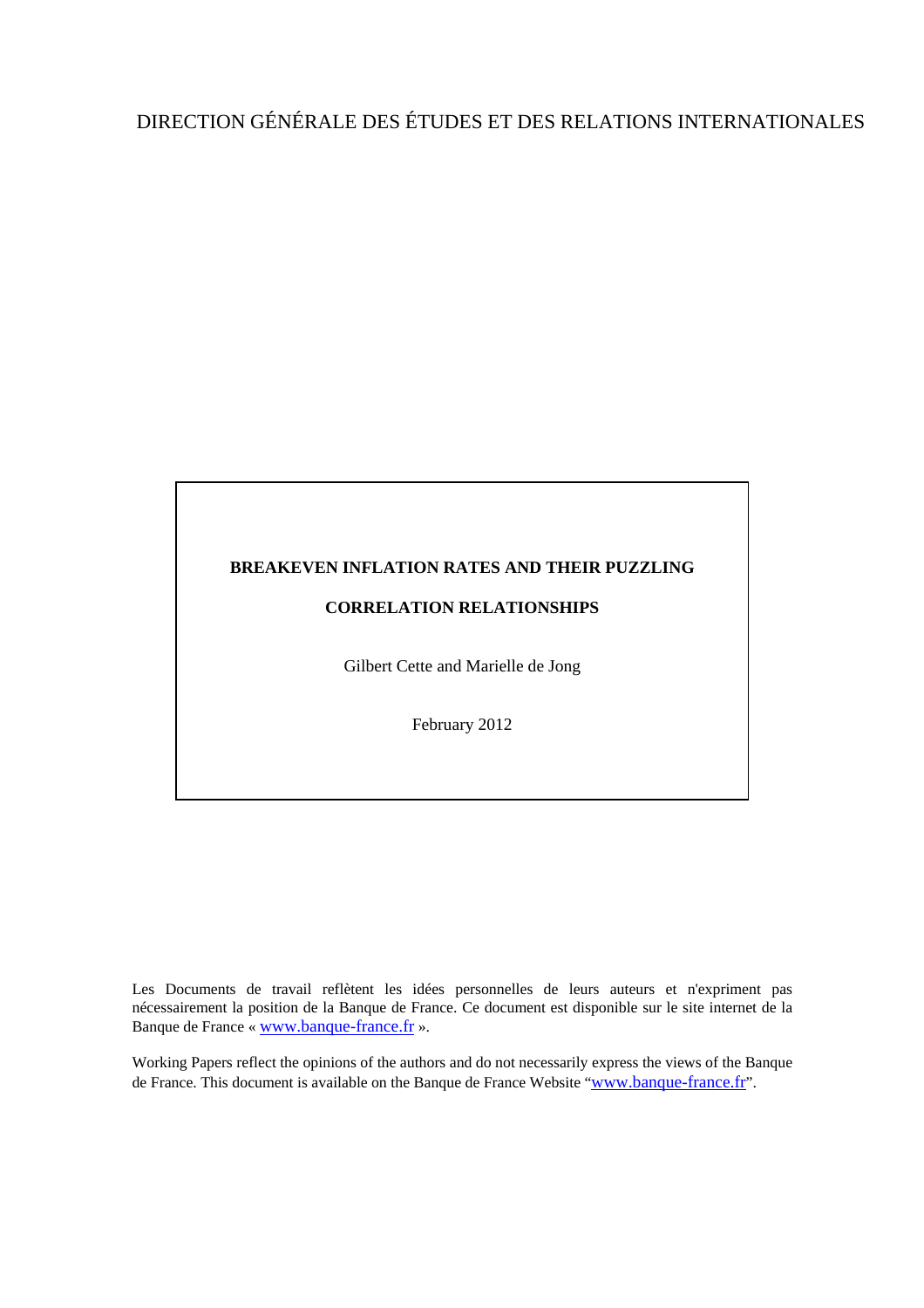### **Breakeven inflation rates and their puzzling correlation relationships**

Gilbert Cette<sup>a</sup> and Marielle de Jong<sup>b</sup>

a**:** Banque de France and University of Aix-Marseille II (DEFI); email address: gilbert.cette@banque-france.fr b: Amundi Asset Management, Paris; email address: marielle.dejong@amundi.com

The authors thank Hubert Kempf and Jean-Paul Renne for their valuable comments.

The views expressed in this paper are those of the authors and do not necessarily reflect those of the Banque de France or Amundi.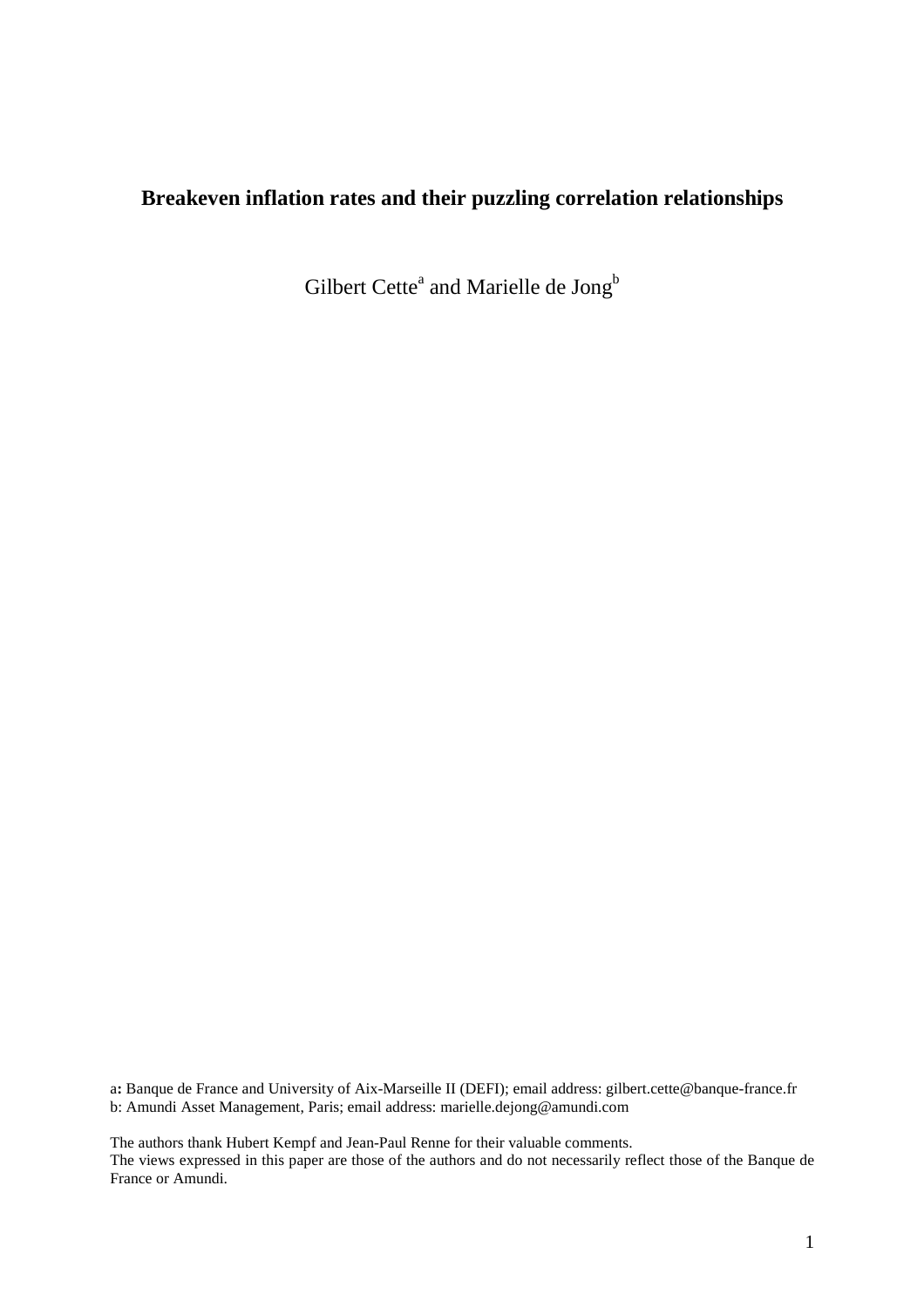#### **Résumé**

Il est usuellement admis que les deux composantes des taux d'intérêt nominaux, selon l'approche proposée par Fisher – le taux réel et l'inflation –, évoluent de façon autonome, leurs déterminants n'étant pas les mêmes. Cependant, l'évaluation de ces deux composantes à partir d'instruments financiers récemment introduits sur les marchés ne fournit pas d'enseignements clairs. L'analyse des évolutions des taux nominaux et réels (indexés sur l'inflation) dans les grandes zones économiques amène à observer i) que l'écart entre ces deux taux (le point mort d'inflation) et les taux réels sont positivement corrélés entre les différents pays ; ii) mais que cette corrélation devient négative en cas de certaines distorsions importantes. La corrélation est proche de zéro pour chaque pays tant que ces distorsions demeurent nationales ; elle devient négative quand ces distorsions sont généralisées, comme à certains moments de la crise actuelle. La présente étude propose une approche internationale permettant de distinguer les composantes idiosyncratiques de ces corrélations de celles plus générales qui ont été affectées dans le contexte de la crise actuelle.

**Mots-clés** : Obligation indexées sur l'inflation ; point mort d'inflation ; hypothèse de Fisher **Codes classification JEL** : E43, G15

#### **Abstract**

It is generally assumed that the two Fisher components of the interest rate -the real interest and the inflation- evolve independently over time, considering that they are driven by unrelated economical events. However, the market pricing of those components deduced from newly-available bond data does not provide conclusive evidence. While studying the price behaviour of inflation-linked (real) bonds beside nominal bonds in the major fixed-income markets, we observe that the real bond yields and the yield differentials, the breakeven inflation rates, have the propensity to be positively correlated between each other across the various countries, yet are pushed into a negative correlation relationship due to market-related price distortions. As long as those distortions are local, the net result is near-zero correlation within countries; when they become global, as in the heat of the current crisis, the correlations turn negative worldwide. In this paper insight is gained by taking an innovative worldwide study approach and thanks to revealing crisis period events.

**Key words:** inflation-linked bonds, breakeven inflation, Fisher hypothesis **JEL classification:** E43, G15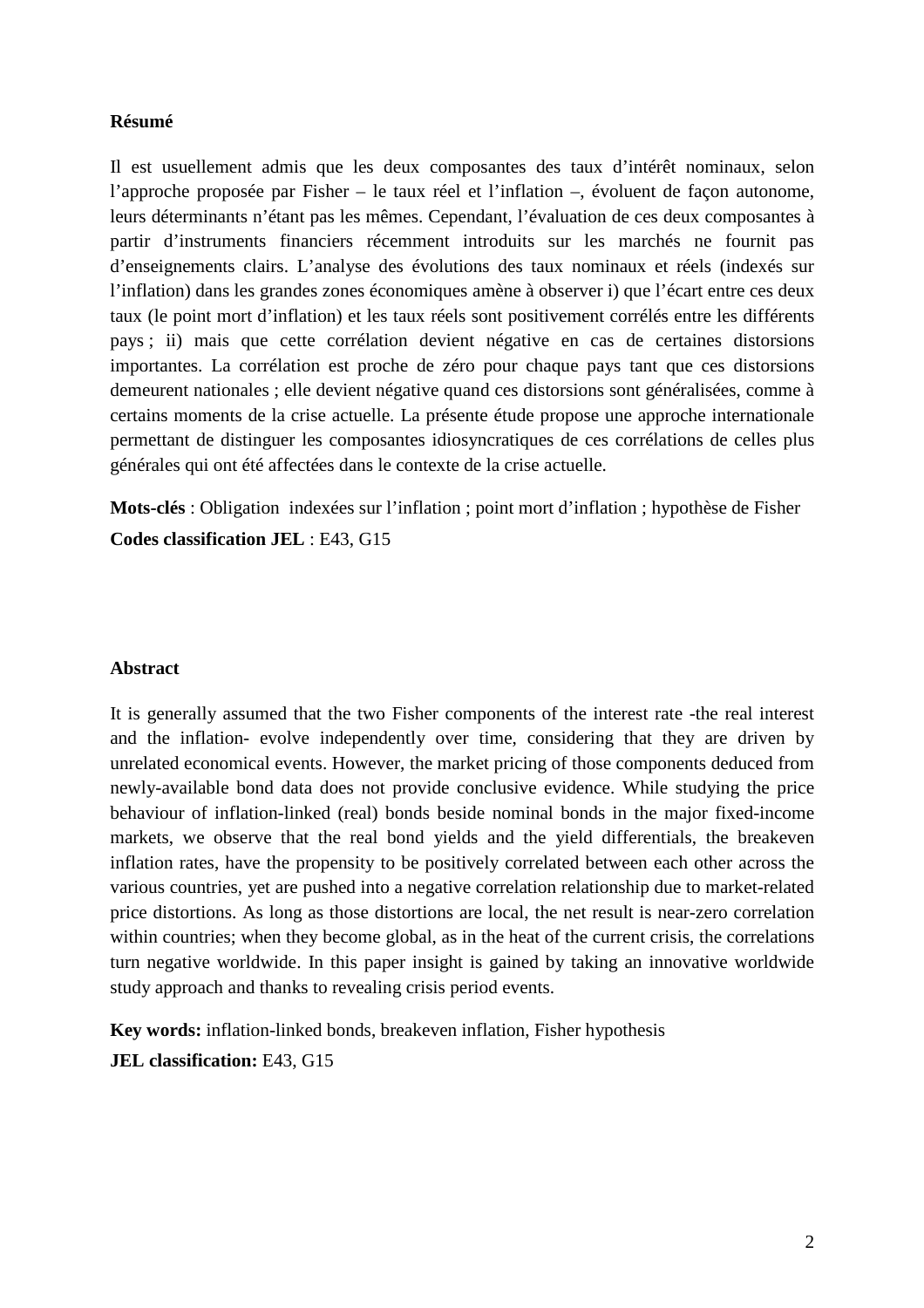#### **1. Introduction**

 $\overline{a}$ 

The yield of an inflation-linked bond, informally called the real bond yield (RBY), reflects the market pricing of the long-term real interest rate in the same manner as the nominal bond yields (NBY) 'price' the nominal interest rate. The relatively recent issuance of inflation-protected securities by governments around the world has made it possible, for the first time<sup>1</sup>, to pair up the two bond types and observe the yield differentials, called the breakeven inflation rates (BEIR). The longstanding idea of decomposing interest rates into two components, introduced by Irving Fisher in his seminal book named *Theory of Interest* (1930), can eventually be tried now the new bond markets are maturing and becoming more liquid.

Fisher had hypothesized that the two components should be unrelated to one another: "… *the real interest rate is entirely determined by the real factors in an economy, i.e. the productivity of capital and the investors' time preference, and should thus be unrelated to the inflation expectation.*" Many efforts have been undertaken to provide empirical evidence; see Cooray (2002) for a literature review. In Cette and de Jong (2008), we had made a renewed attempt with tests on recent bond market data, observing that the Fisher hypothesis seems to hold country per country yet is definitely rejected in an international context. Tests were based on a historical correlation matrix measured between the two interest rate components, BEIR and RBY, across various countries, featuring near zeros (more exactly, unsystematically negative, nil or positive numbers) on the diagonal, i.e. within countries, and strictly positive numbers elsewhere, i.e. between countries.

By means of standard statistical analysis, by which worldwide common bond yield movements are separated from idiosyncratic movements within countries, we had succeeded in disentangling two effects in the correlation structure. The schema is given in Figure 1 below. The complete matrix, displayed in (a), turns out to be the net sum of a positive common global correlation (b) and a negative idiosyncratic country-specific correlation (c). The diagonal terms in (a) are the sum of a positive term (from matrix (b)) and a negative term (from matrix (c)), and can consequently be nil, negative or positive.

<sup>1</sup> The scale in which such bonds are being issued is new, not the concept. According to Shiller (2003) the first inflation indexed bonds were issued by the Commonwealth of Massachusetts in 1780 during the Revolutionary war to deal with severe wartime inflation.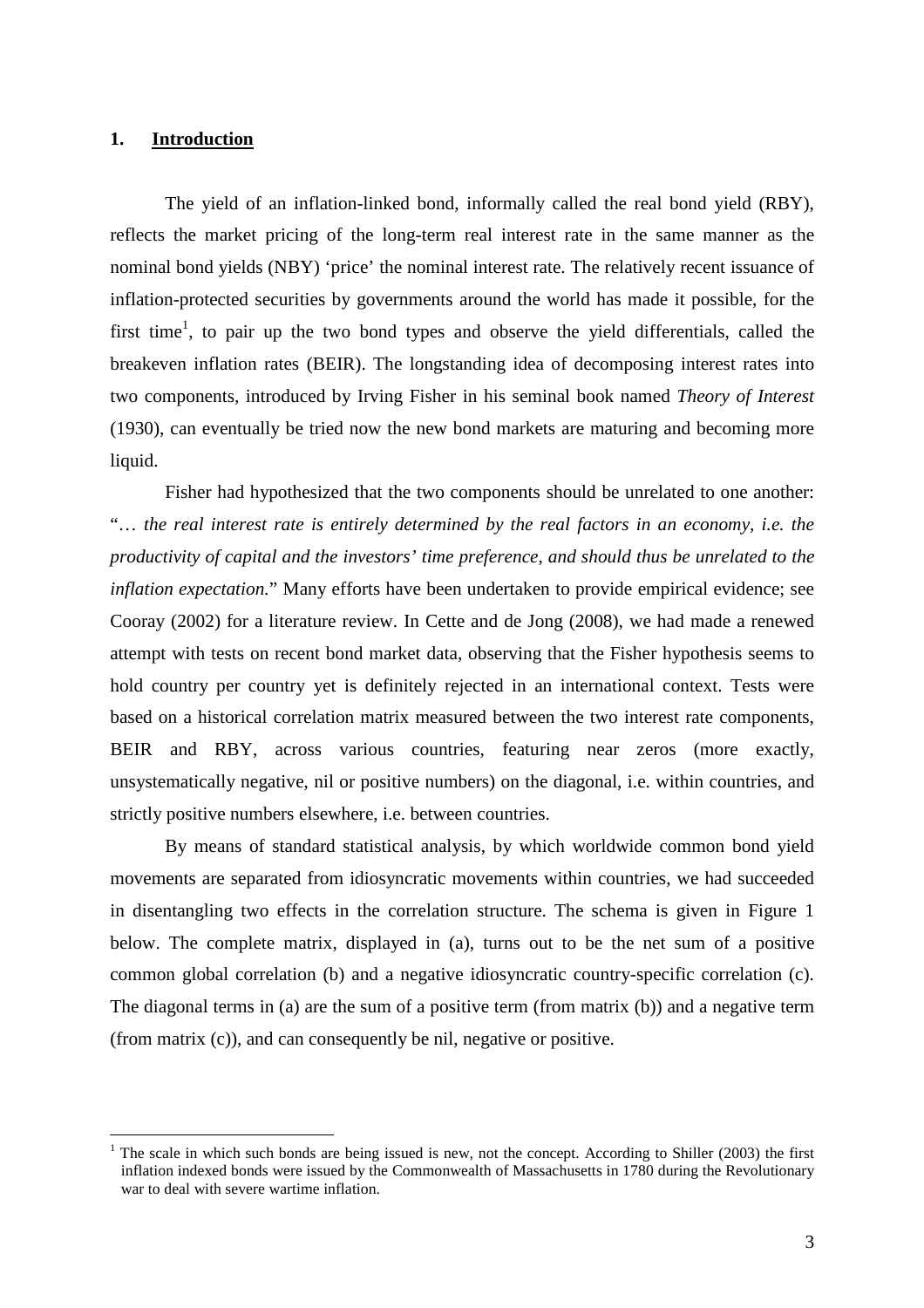



The finding is puzzling. The correlation structure, untypical for bonds and casting doubt on the Fisher hypothesis, pulls all analyses traditionally made in a national perspective into scrutiny.

In our previous article we had shown the correlation structure to be stable over time up to mid-2008. In this article we study what happened after, in the current financial crisis, up to mid-2010, during which bonds have been in great turmoil, as documented by many such as Campbell *et al*. (2009). Our main findings are the following. While the idiosyncratic correlation structure remained unchanged in the turmoil, the common correlation became negative, resulting in a negative correlation matrix overall with significantly negative coefficients on the diagonal. We explain this change by a worldwide lack of liquidity in the real bond markets affecting the prices, and we observe that, as soon as this simultaneous liquidity problem resolved in 2009, the bond prices settle back into the same regime as given in Figure 1. Our international study approach remains original in the literature to our knowledge, many other articles focusing on national indexed bond markets only. It proves essential in gaining insight in the effects behind the interest rate component movements.

Section 2 discusses the data issues, section 3 and 4 give an analysis of the bond correlations respectively before and since the crisis, and section 5 concludes.

#### **2. Data issues**

 $\overline{a}$ 

The data has been retrieved from Barclays Capital. Developed countries issuing inflation-linked bonds since at least a decade have been retained.<sup>2</sup> It covers the Inflation-Linked Gilts issued in the United Kingdom, the Treasury Inflation-Protected Securities (TIPS) in the United States, *les Obligations Assimilables du Trésor indexées sur l'inflation* (OATi) in

<sup>&</sup>lt;sup>2</sup> Japan has not been retained for this reason.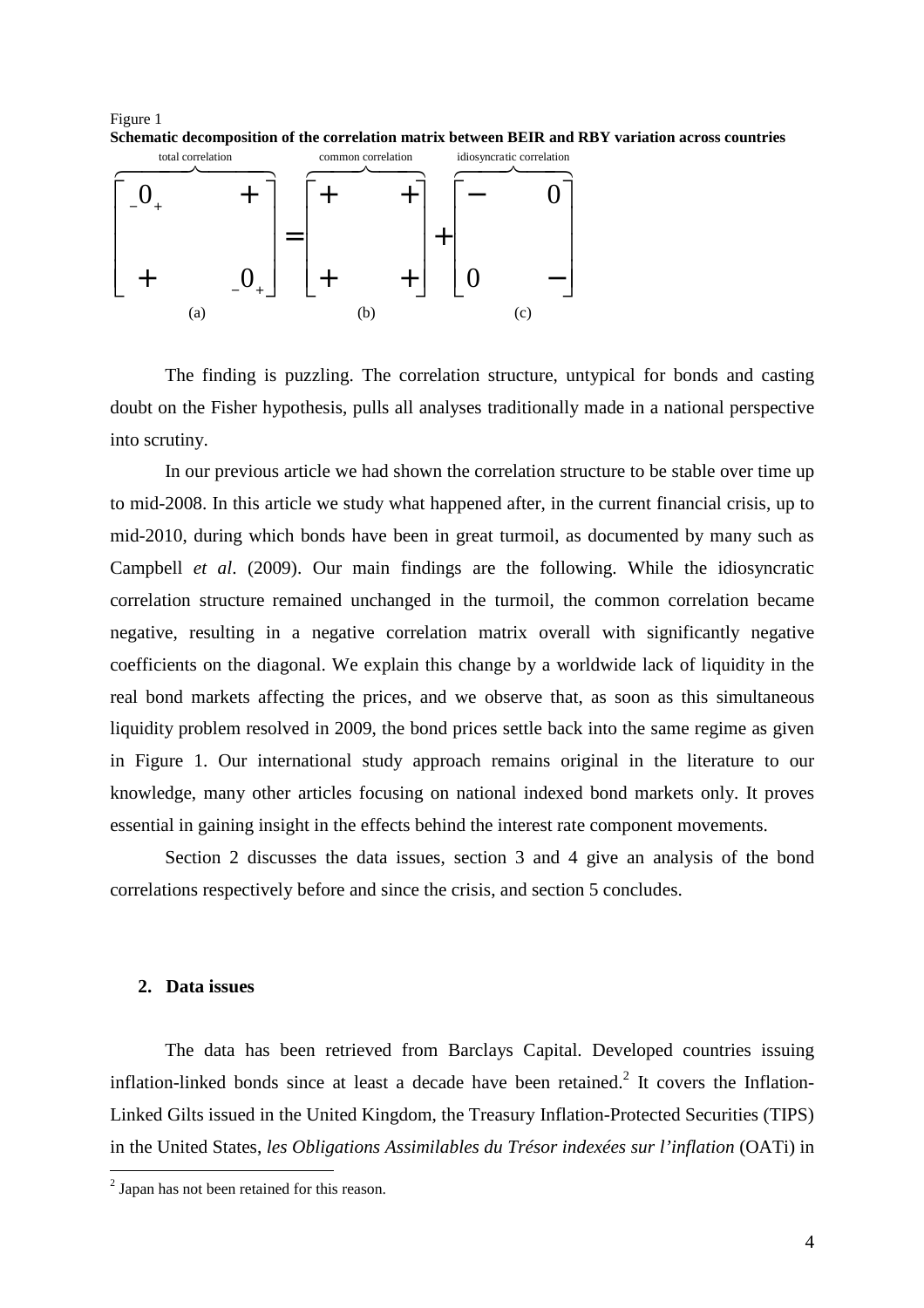the Euro Area, the Treasury Indexed Bonds in Australia, the Index-Linked Treasury Bonds in Sweden and the Real Return Bonds in Canada. Generic bond yields have been calculated by Barclays Capital per interval of maturity dates. The seven-to-ten-year term-to-maturity interval with a bond-duration close to 7.5 years has been selected for this study, since it is by and large the most liquid category. We refer to Barclays' *Global Inflation-Linked Products* edited by James (2010) for more details on their calculus.

The observation period, from mid-2002 to mid-2010 has been divided in three in order to separate out the period of great market turbulence in 2008-2009. There is a pre-crisis period, from July 2002 to September 2008, a turbulent period, from October 2008 to May 2009, and a post-turbulent period, from June 2009 to June 2010. In order to set the cut-off dates we have measured market turbulence by means of the standard deviation of the weekly variation in the breakeven inflation rates over four weeks and over all countries in the dataset. If this measure exceeds two times its historical average, the market is deemed turbulent.

#### **3. The bond correlation structure before the financial crisis**

The correlation matrix measured in Cette and de Jong (2008) between the major bond markets over a six-year period from 2002 to 2008 is reprinted in Table 1.

Table 1

 $\overline{a}$ 

**Correlation matrix between breakeven inflation variation and real bond yield variation across countries**  Period: July 2002 to September 2008 – Weekly data frequency.<sup>3</sup> Data source: Barclays Capital. Correlation measures made by the authors.

|             | Daia source. Darent to Caphan. Correlation measures made by the authors. |           |            |            |                      |           |                      |
|-------------|--------------------------------------------------------------------------|-----------|------------|------------|----------------------|-----------|----------------------|
|             |                                                                          |           | RBY        |            |                      |           |                      |
|             |                                                                          | Australia | Canada     | Euro Area  | <b>Great Britain</b> | Sweden    | <b>United States</b> |
| <b>BEIR</b> | Australia                                                                | $0.25***$ | $0.16***$  | $0.36***$  | $0.30***$            | $0.40***$ | $0.31***$            |
|             | Canada                                                                   | $0.34***$ | $-0.14***$ | $0.38***$  | $0.28***$            | $0.29***$ | $0.39***$            |
|             | Euro Area                                                                | $0.18***$ | 0.04       | $-0.11***$ | 0.05                 | $0.15***$ | $0.11***$            |
|             | <b>Great Britain</b>                                                     | $0.15***$ | 0.02       | $0.17***$  | $-0.26$ ***          | $0.25***$ | $0.17***$            |
|             | Sweden                                                                   | $0.29***$ | $0.16***$  | $0.43***$  | $0.34***$            | $0.13***$ | $0.35***$            |
|             | <b>United States</b>                                                     | $0.21***$ | 0.02       | $0.10^{*}$ | $0.13***$            | $0.15***$ | $-0.07$              |

\*\*\*: significant at the 1% level (critical value at  $0.13$ );  $\cdot\cdot\cdot$  significant at the 5% level (critical value at  $0.11$ ); \* : significant at the 10% level (critical value at 0.09) - Using an asymptotic *T*-test with *T*=325.

A dual phenomenon can be observed. The correlations are nil, or more precisely they are unsystematically negative, nil or positive, as discussed in the introduction, within countries (on the diagonal), while in contrast they are strictly positive between countries (the cross terms). This is puzzling. In practical terms, it means that the yield variation of an

<sup>&</sup>lt;sup>3</sup> On a monthly data frequency results are very similar.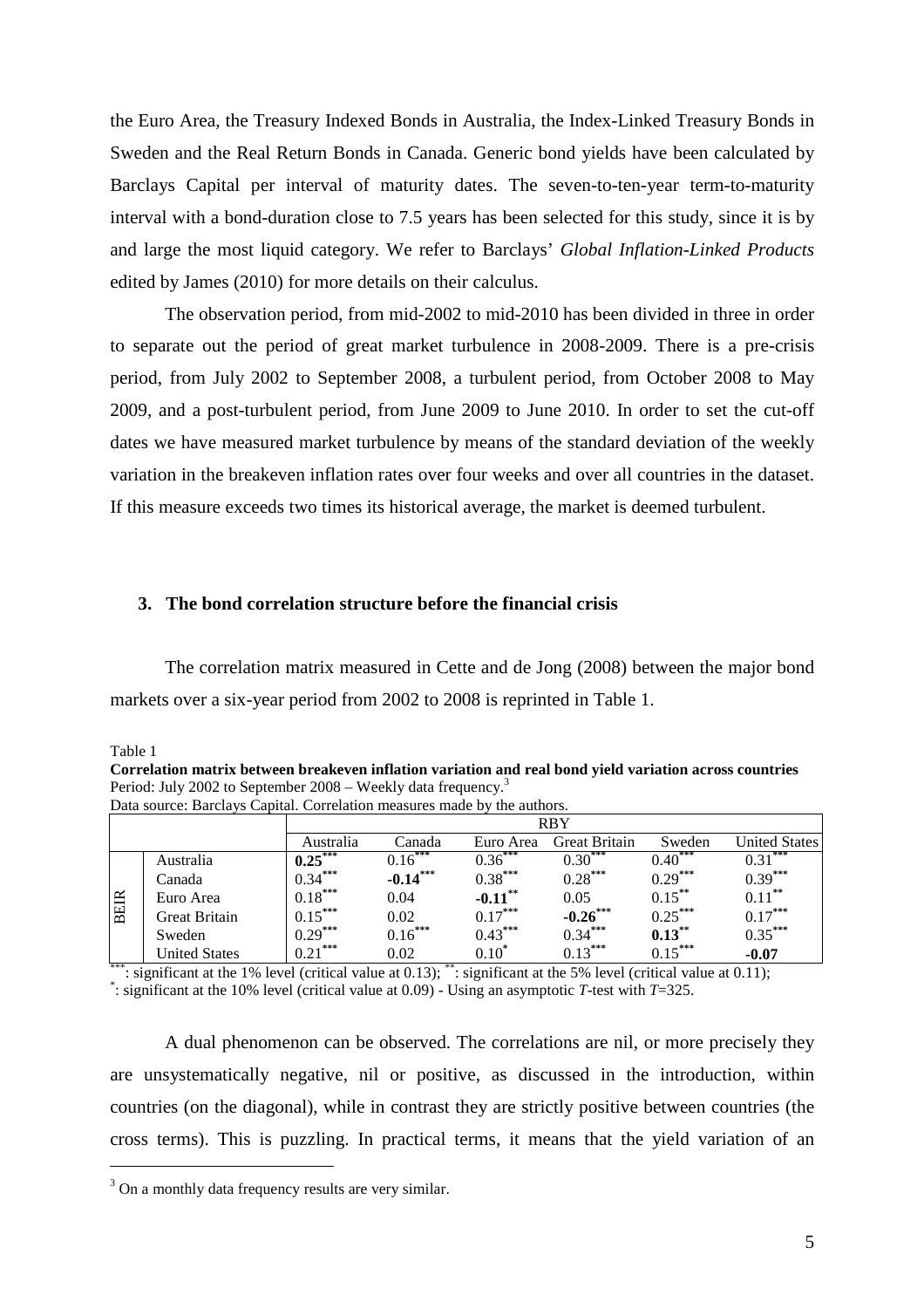American TIPS, to take an example, is uncorrelated with the breakeven inflation movements in the US (bottom right number in the matrix). It indicates that the bond price is insensitive to inflation concerns, which is in effect the *raison d'être* of the security. Yet why would its yield correlate with breakeven movements registered in other countries (the numbers in the rightmost column)? The correlations do not strike with theory either. The Fisher hypothesis seems to hold within countries –in effect a joint test of zero correlation is not rejected even on a 10 % error level-, however it is rejected, on a 1 % significance level, across countries.

An explanation can be given on the basis of an elementary matrix decomposition analysis. The movements of the breakeven inflation and real bond yields are decomposed into a common- and an idiosyncratic component per country. The common component of each variable is extracted through a regression across countries with time-fixed effects as explanatory variables; the idiosyncratic component is for each variable the residual of this regression. Ignoring the (small) cross terms and ignoring that correlations don't exactly add, it results, as shown in the schema in Figure 1, that the total correlation, displayed in Table 1, turns out to be the net sum of two distinct effects<sup>4</sup>:

- (i) The common global component of the BEIRs tends to move in the same direction as the common global component of the RBYs, resulting in a positive common correlation matrix;
- (ii) The idiosyncratic country-specific component of the BEIRs tends to move against the idiosyncratic components of the RBYs within the same country, yet have no statistical relation with those of other countries, resulting in a diagonal negative correlation matrix.

We interpret the two effects separately. The negative idiosyncratic correlation can be directly associated with certain time-varying market distortions that are being mentioned in the literature; see Christensen *et al*. (2004) for a survey. As soon as the real bond price moves due to such country-specific market-related events, which are typically not mirrored in the nominal bond price, the breakeven rate mechanically moves in opposite direction. Those events appear to be sufficiently recurrent to provoke a systematic idiosyncratic negative correlation over time. Our observation complements the literature that analyses a price premium on real bonds relative to nominal bonds resulting from those market distortions.

Abrupt market liquidity problems are mentioned to be the main cause of the price distortions, for example by Craig (2003), Sack and Elsasser (2004), Shen (2006), D'Amico *et* 

 $\overline{a}$ 

<sup>&</sup>lt;sup>4</sup> The detailed decomposition is available upon request from the authors.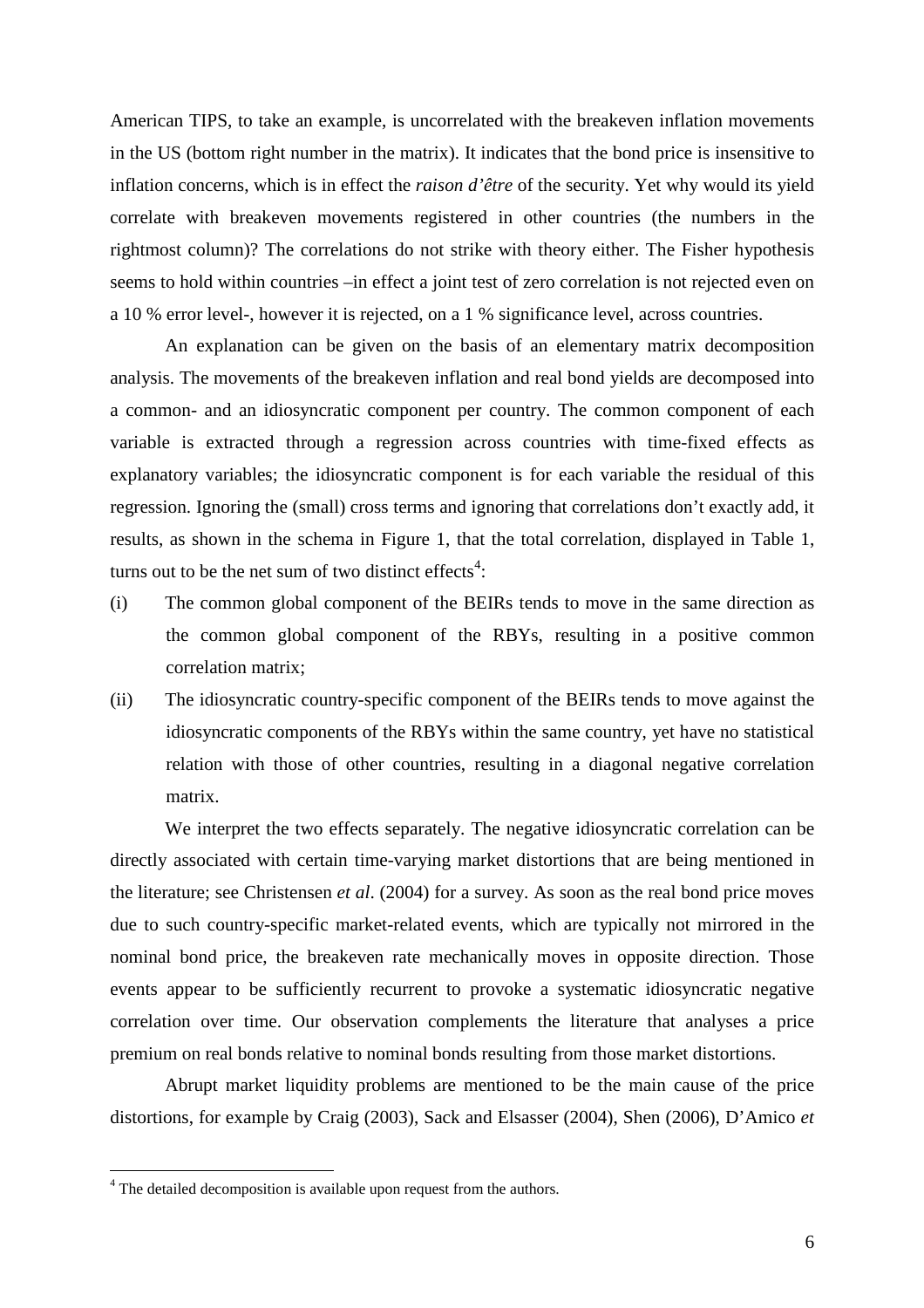*al*. (2009), Campbell *et al.*, (2009) as well as Gürkaynak *et al*. (2010). Gürkaynak *et al.* (2010) relate the liquidity premium, which is being observed in the inflation-linked bond prices compared to the nominal bond prices, to the particularly low trading volumes for inflation-linked bonds.<sup>5</sup> They explain in a regression analysis the time-variability of the liquidity premium on TIPS directly by the variations in the TIPS trading volumes. These market-related events being usually country specific, explain the idiosyncratic negative correlation between the BEIR and RBY.

Others observe a risk premium rather, which varies depending on the aversion to inflation uncertainty among the market participants; see Hördahl and Tristani (2007) on Euro Area data, Emmons (2000), on US data, Evans (1998), on US and UK data, and Côté *et al.* (1996), on Canadian data. Ejsing *et al*. (2007) show that the seasonality in consumer prices over the year adds to the price discrepancy as well. Note that those price influences are also mainly idiosyncratic.

The positive correlation between the global BEIR and RBY is less commented in the literature, since it is not easily observable on a national level. In fact, market practitioners do recognise its existence indirectly when they mention the *beta effect* (see Pond, 2008). It is the observation that the RBY tends to move in the same direction as the NBY yet in smaller amplitude. Note that in that situation, the BEIR mechanically moves in the same direction as well, resulting in positive correlation. The market phenomenon is illustrated in Figure 2 on a global scale. The weekly global RBY variation is set out on the Y-axis against the global NBY variation in the same week on the X-axis. The dots cover the off-crisis weeks and the triangles the crisis-period weeks. Note the R-squared of the regression line through the offcrisis observations being significantly high.

Does this market observation match with usual macroeconomic theory? In theory the nominal and real interest rates should move together with the same amplitude after a shock that has no significant impact on inflation expectations (for example, at the first order, a technological shock). Or otherwise, the nominal interest rate should move alone after a pure inflation shock. Notice in Figure 2 that those events rarely occur in practice. The fact that most of the time the net result of the two scenarios is observed means that the two types of shock very often coincide or that somehow bond prices absorb the two types of shock simultaneously.

<sup>&</sup>lt;sup>5</sup> Gürkaynak *et al.* (2010) report that in the US, the TIPS market expressed as a share of total Treasury trading represented about 0.5% in 1999 and 2% in 2006.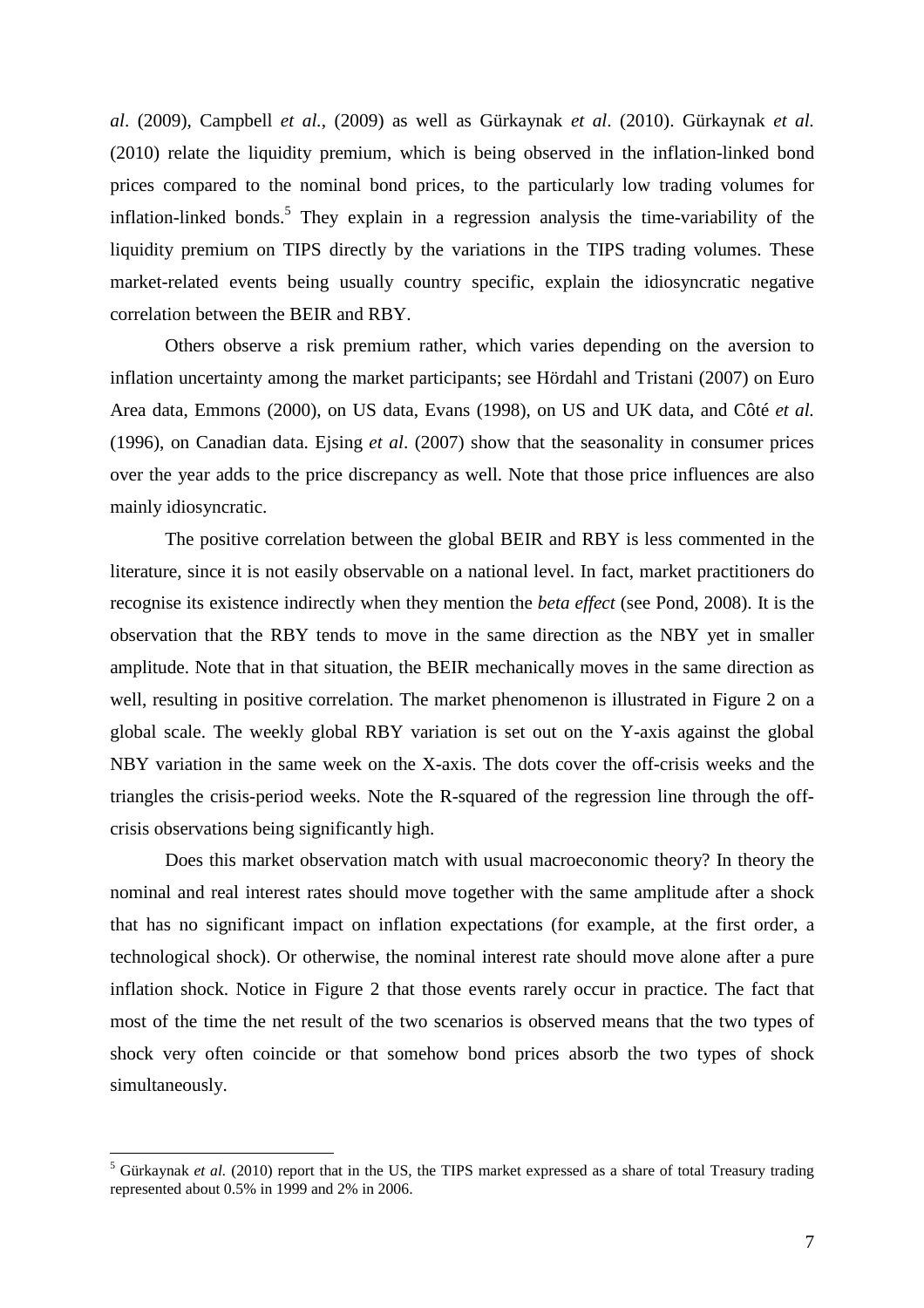#### Figure 2 **The beta effect between global nominal- and real bond yield movements** Period: July 2002 to June 2010

•: Weekly NBY and RBY variations registered from 07/2002 to 09/2008 and from 06/2009 to 06/2010 ∆: Weekly NBY and RBY variations registered from 10/2008 to 05/2009, in the heat of the crisis Data source: Barclays Capital. Calculations made by the authors.



#### **4. Bond market experience since the financial crisis**

We investigate what happened during the current crisis period. The correlation matrix between breakeven inflation and real bonds measured between September 2008 and May 2009 is given in Table 2. Over this period, the correlations are (i) strongly negative within countries (on the diagonal), and (ii) weakly negative between countries (the cross terms). The test of zero correlation is integrally rejected on a 1% significance level. Despite the admittedly reduced reliability of the tests in non-stationary times, it may be concluded that the Fisher hypothesis does not hold, even within countries.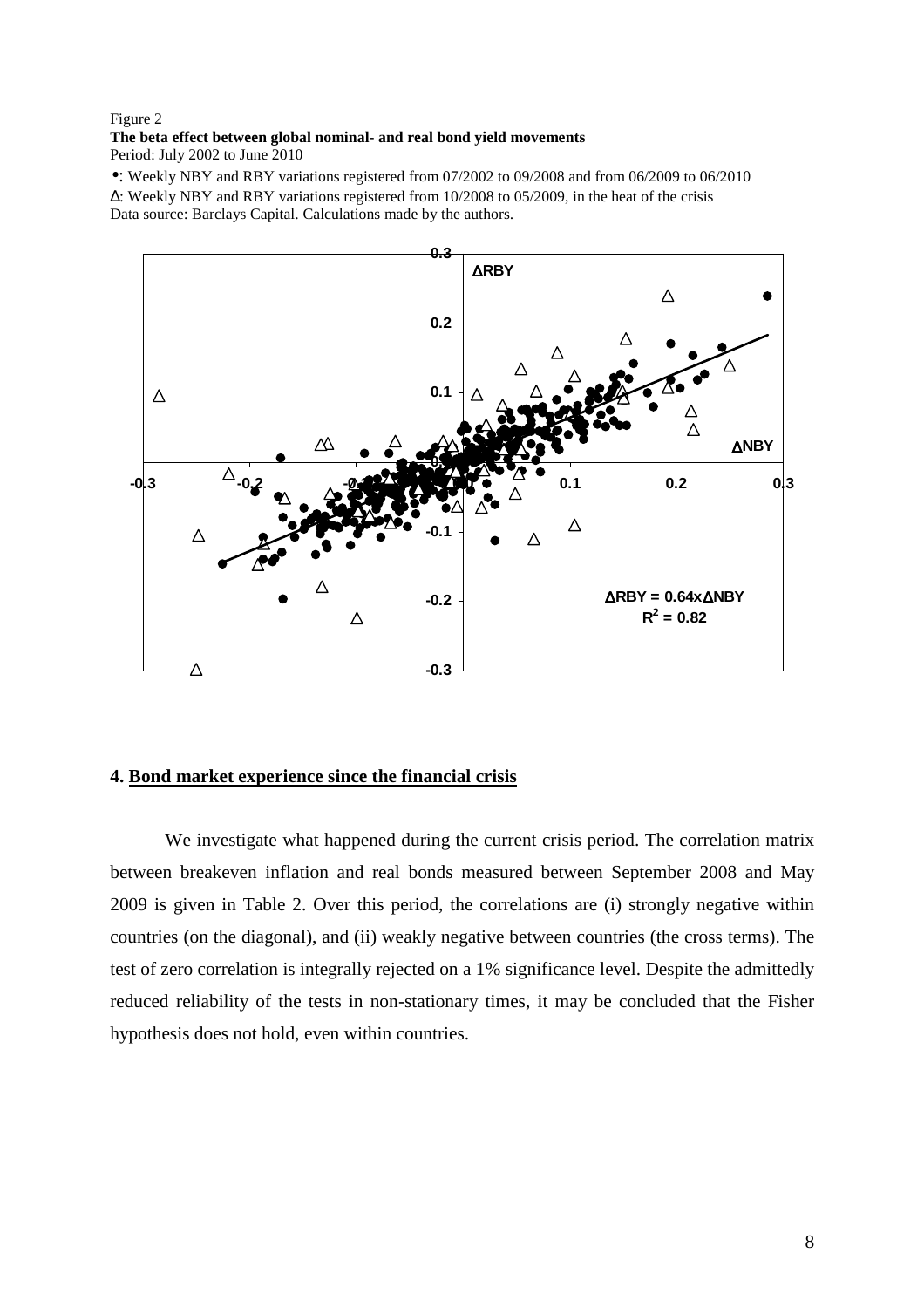#### Table 2 **Correlation matrix between breakeven inflation variation and real bond yield variation across countries**  Period: October 2008 to May 2009 – Weekly data frequency.

| Data source: Barclays Capital. Calculations made by the authors. |  |  |
|------------------------------------------------------------------|--|--|
|                                                                  |  |  |

|             |                      | <b>RBY</b> |                      |            |                      |           |               |
|-------------|----------------------|------------|----------------------|------------|----------------------|-----------|---------------|
|             |                      | Australia  | Canada               | Euro Area  | <b>Great Britain</b> | Sweden    | United States |
| <b>BEIR</b> | Australia            | $-0.21$    | $-0.31$ <sup>*</sup> | $-0.08$    | $-0.23$              | $-0.21$   | $-0.22$       |
|             | Canada               | 0.12       | $-0.62***$           | 0.19       | $-0.26$              | 0.23      | $-0.34***$    |
|             | Euro Area            | 0.04       | $-0.04$              | $-0.70***$ | $-0.38***$           | 0.07      | 0.03          |
|             | <b>Great Britain</b> | $-0.11$    | $-0.40$ ***          | $-0.28$ *  | $-0.68***$           | 0.20      | $-0.33***$    |
|             | Sweden               | 0.22       | $-0.01$              | 0.06       | 0.06                 | $-0.32^*$ | 0.06          |
| 安安安         | United States        | 0.26       | $-0.38***$<br>安安     | 0.13       | $-0.12$              | 0.18      | $-0.59***$    |

: significant at the 1% level (critical value at 0.39);  $\cdot\cdot\cdot$  significant at the 5% level (critical value at 0.33); \* : significant at the 10% level (critical value at 0.28) - Using an asymptotic *T*-test with *T*=35.

The same elementary matrix decomposition produces the schema as displayed in Figure 3. $<sup>6</sup>$  Note that the sole difference with the pre-crisis period lies in (b): the correlation</sup> between the common global BEIR and RBY movements turns negative. The sign change is informative. It is, to us, caused by the same issues of liquidity and risk attitude mentioned above. The worldwide market distortions have provoked a negative common correlation between the BEIR and the RBY, in the same way as they do on a national scale in normal times. In the heat of the crisis, the inflation-linked bond markets contracted in all countries simultaneously. Considering the relatively small trading volumes on these markets, the price shocks the inflation-linked bonds incurred provoked a negative correlation with the breakeven inflation rates in all countries. Any global price shock in the real bonds that is typically not registered in the nominal bond markets leads to a mechanic opposite movement in the global breakeven inflation.



 $\overline{a}$ 

This interpretation fits in with the finance literature reporting on the crisis events: there was a massive flight to liquidity. James (2010) wrote: "*the extreme deleveraging phase that engulfed almost all financial markets included the majority of off-benchmark investors in* 

 $6$  The complete decomposition is omitted but can be obtained from the authors upon request.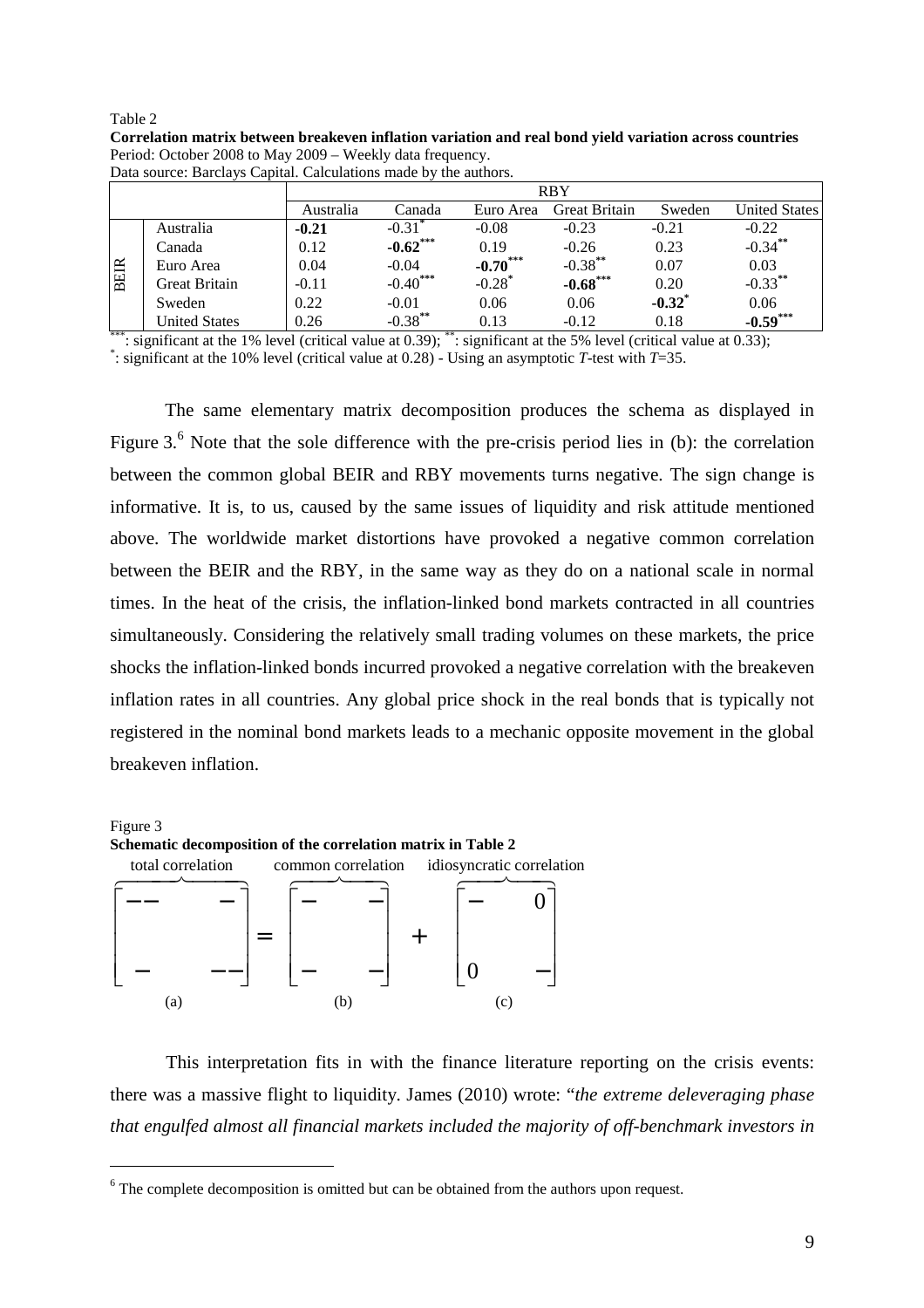*inflation-linked bonds being stopped out of their positions"*. The bankruptcy of Lehman Brothers added to the turmoil for it was the world leader on inflation-secured instruments (see Hu and Worah, 2009, or Bekaert and Wang, 2010). Simultaneously in the economic literature, the near-meltdown of the financial sector was seen as the start of an extended low-growth period, with lower inflation than expected before the crisis. The relevance of inflation issuance by inflation-linked bonds decreased, reducing its demand. The price fall of commodities -in particular petrol- was reinforcing this view.

The flight to the mature nominal bond markets, which penalized TIPS demand and increased their risk premium in 2008, as show Gürkaynak, Sack and Wright (2010), was worldwide, its factors being themselves worldwide, as mentioned before. It is shown in Figure 4 that not only in the US, but in all developed world countries, the BEIR decreased dramatically from in the last quarter of 2008, to normalize after in the first half of 2009, back to pre-crisis levels. The abnormal BEIR levels in 2008 and 2009 stem from a decrease in the nominal rates as well as an increase in the real rates. These global co-movements, that are a good illustration of the generalized flight-to-liquidity behaviour, explain the common negative co-movements of the BEIR and the RBY, which explain on its turn why the common correlation matrix exhibits negative numbers during this short period.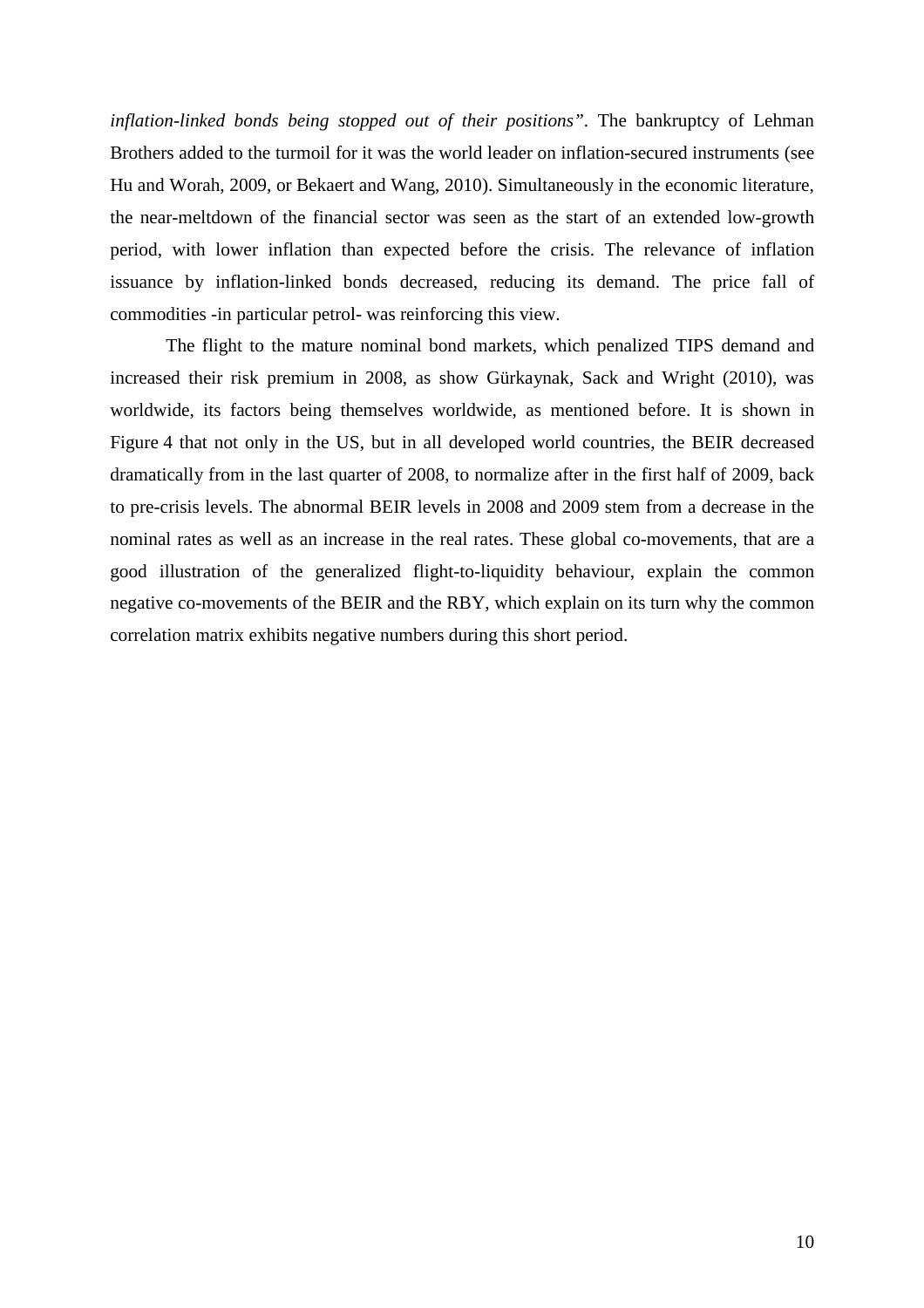Figure 4 **The 10-year breakeven inflation rates in the developed world**  Data source: Barclays Capital. Period: July 2002 to June 2010.



From June 2009 when markets calmed down, the correlation matrix settled back into the same regime as before (see Table 3), and its decomposition matches with Figure 1. This shows, or gives strong indication, that the untypical correlation structure between BEIR and RBYs is nevertheless robust.

Table 3 **Correlation matrix between breakeven inflation variation and real bond yield variation**  Period: June 2009 to June 2010 – Weekly data frequency. Data source: Barclays Capital. Calculations made by the authors. RBY

|             |                      | RB Y      |            |           |                      |           |               |
|-------------|----------------------|-----------|------------|-----------|----------------------|-----------|---------------|
|             |                      | Australia | Canada     | Euro Area | <b>Great Britain</b> | Sweden    | United States |
|             | Australia            | $0.24^*$  | $-0.06$    | $0.37***$ | 0.18                 | $0.24***$ | 0.22          |
| <b>BEIR</b> | Canada               | $0.42***$ | $-0.34***$ | 0.19      | $0.23^*$             | $0.49***$ | 0.19          |
|             | Euro Area            | $0.20*$   | $-0.07$    | $-0.14$   | $0.27***$            | $0.42***$ | 0.15          |
|             | Great Britain        | $0.25^*$  | $-0.15$    | 0.04      | $-0.31***$           | 0.16      | 0.04          |
|             | Sweden               | $0.36***$ | 0.08       | $0.44***$ | $0.50***$            | $0.24***$ | 0.17          |
|             | <b>Inited States</b> | $0.40***$ | 0.10       | $0.48***$ | $0.42***$            | $0.54***$ | $-0.02$       |

 $*$ : significant at the 1% level (critical value at 0.31);  $*$ : significant at the 5% level (critical value at 0.26); \* : significant at the 10% level (critical value at 0.22) - Using an asymptotic *T*-test with *T*=56.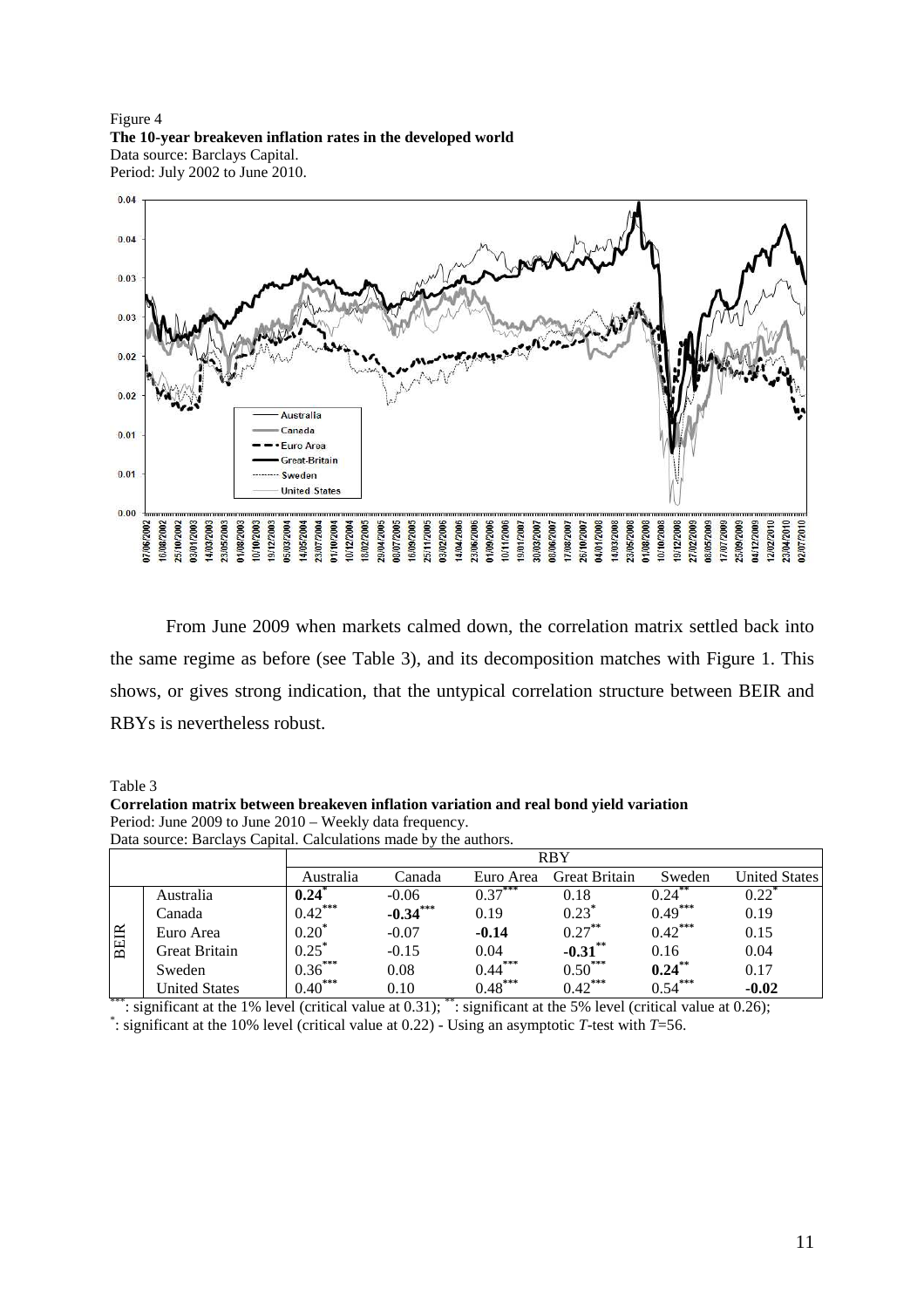#### **5. Conclusion**

 The events on the capital markets during the present crisis provide new insight in the price covariance structure of bonds. The two components of the nominal bond yield, the breakeven inflation and the real bond yield, have the propensity to be positively correlated, yet are pushed into a negative correlation relationship by certain market events. As long as those market distortions are local, the net result is near-zero correlation within countries; when they become global, as was the case in the heat of the crisis, the correlation between real bond yields and breakeven rates turns negative worldwide. Those empirical findings have been shown to be robust over the pre- and post-crisis period.

 This untypical correlation behaviour has been left uncommented in the literature, the reason for that being that studies on inflation-linked bonds are traditionally made in a national context, while an international analysis is necessary to reveal the underlying effects. We consider the demonstration of the correlation relationships an important contribution to the finance literature; its understanding is essential in bond risk analysis, in particular in establishing the risk profile of fixed income portfolios.

The results are a contribution to the economic literature as well, the more that they are not in line with conventional theory of Fisher (1930) postulating zero correlation between the two interest rate components. The discrepancy between macroeconomic theory and financial practice has been indirectly reported by central bankers, e.g. in Bernanke's (2004) speech *What Policymakers Can Learn from Asset Prices*. The issuance of inflation-linked bonds had in part been motivated by the expectation that the observed breakeven inflation would in some way reflect the credibility granted to Central Banks regarding their control on inflation. Bernanke reckons the volatility of the breakeven inflation too high, to the extent that the market data remains as it stands of very limited use for policymaking purposes.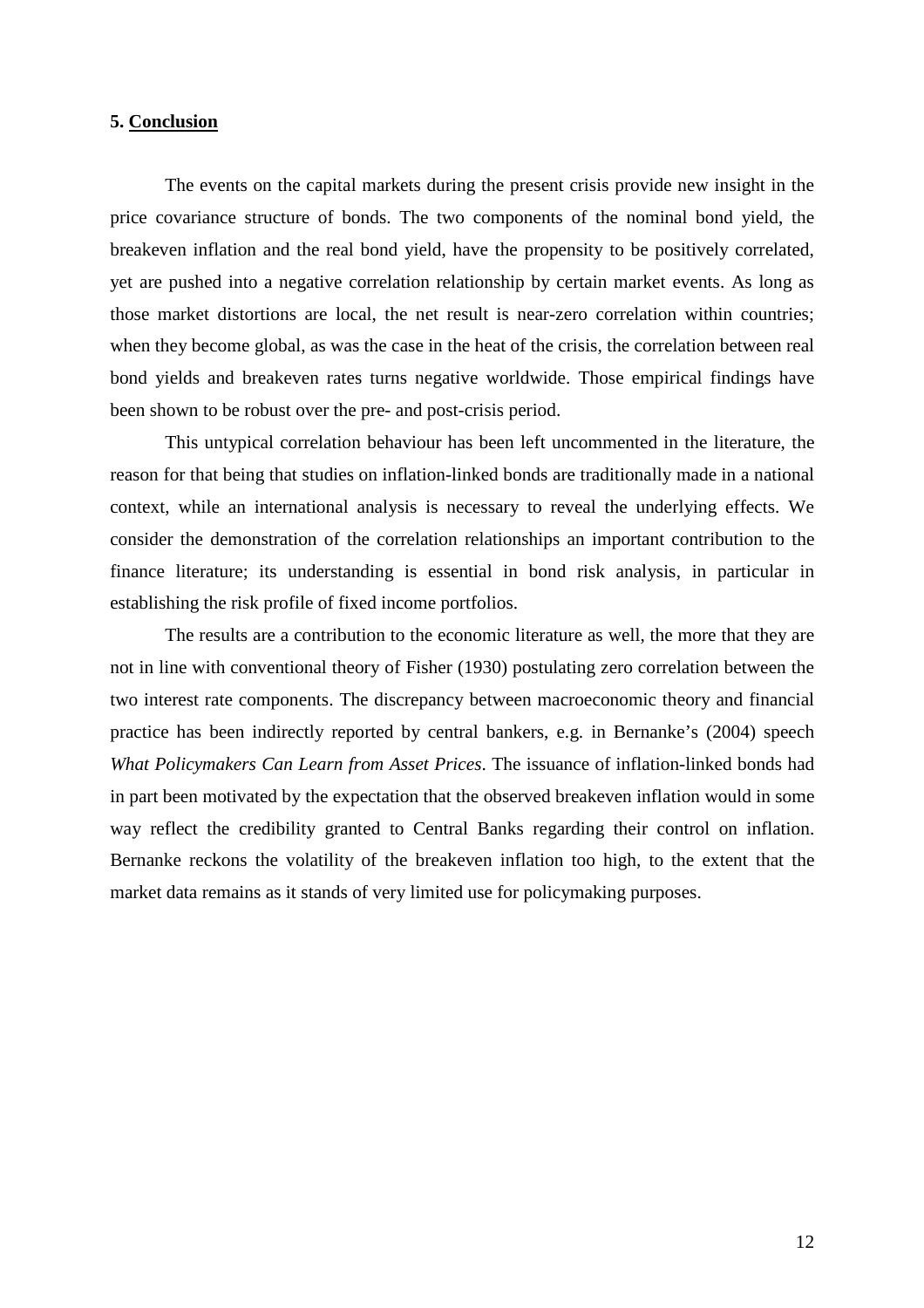#### **References**

Bernanke, B., (2004): "What Policymakers Can Learn from Asset Prices", *The Federal Reserve Board.*

Bekaert G. and X. Wang (2010): "Inflation risk and the inflation risk premium", Economic Policy, 2010, pp. 755-806.

Campbell, J. Y., R. J. Shiller and L. M. Viceira (2009): "Understanding Inflation-Indexed Bond Markets", NBER Working Paper Series, n° 15014, May.

Cette, G. and M. de Jong (2008): "The Rocky Ride of Breakeven Inflation Rates", Economics Bulletin, Vol; 5, n° 30, pp. 1-8.

Christensen, I., F. Dion and C. Reid (2004): "Real Return Bonds, Inflation Expectations and the Break Even Inflation Rate", Bank of Canada Working Paper, 2004-43.

Cooray, A., (2002): "The Fisher Effect: a Review of the Literature", *Research paper* n° 206, *department of economics, Macquarie University*.

Côté, A., J. Jacob, J. Nelmes and M. Whittingham (1996): "Inflation Expectations and Real Return Bonds", *Bank of Canada Review*, Summer, pp. 41-53.

Craig, B. (2003): "Why are TIIS Yields so High? The case of the Missing Inflation-Risk Premium", Federal Reserve Bank of Cleveland Economic Commentary.

D'Amico S., D. H. Kim and M. Wei (2009): "Tips from TIPS: The informational content of Treasury Inflation-Protected Security prices", mimeo, December, 29.

Ejsing, J., J. A. Garcia and T. Werner (2007): "The Term Structure of Euro Area Break Even Inflation Rates", European Central Bank, Working Paper Series, n° 830, November.

Emmons, W. (2000): "The Information Content of Treasury Inflation-Indexed Securities", Federal Reserve Bank of St Louis Review, November/December.

Evans, M. (1998): "Real Rates, Expected Inflation and Inflation Risk Premia", *Journal of Finance*, pp. 187-218.

Gürkaynak, R. S., B. Sack and J. H. Wright (2010): "The TIPS Yield Curve and Inflation Compensation", American Economic Journal, Macroeconomics, 2:1, pp. 70-92.

Hördahl, P., and O. Tristani (2007): "Inflation risk premia in the term structure of interest rates", BIS Working Papers, n° 228, May.

Hu, G. and M. Worah (2009): "Why Tips Real Yields moved significantly higher after the Lehman Bankruptcy", PIMCO, Newport Beach, CA.

Hunter, D. and D. Simon (2005): "Are TIPS the 'real' deal? A conditional assessment of their role in a nominal portfolio", *Journal of Banking and Finance*, 29 (2005), pp. 347-368.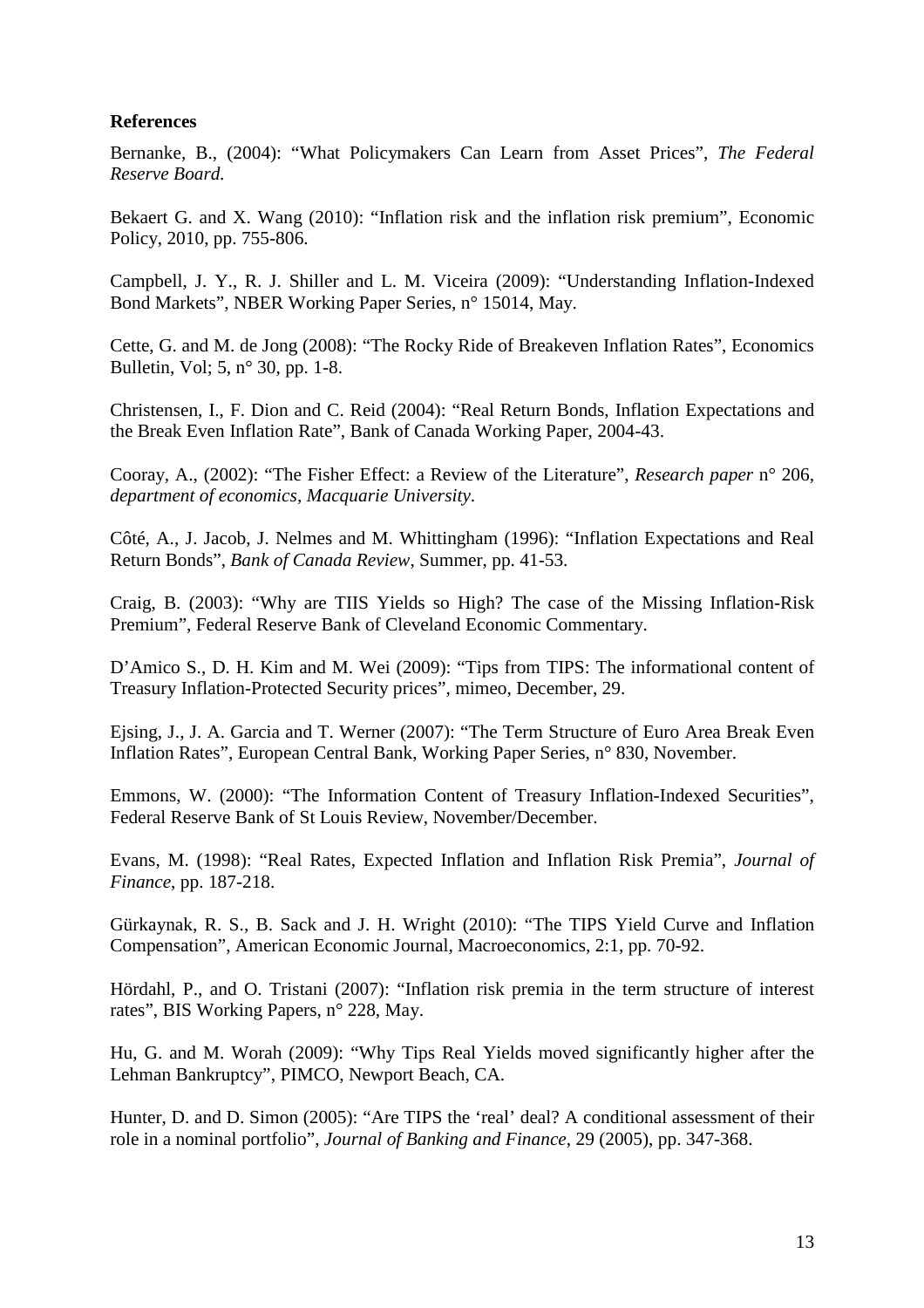James, A. (2010): "Global Inflation-Linked Products – A User's Guide", Introduction, in Barclays Capital Research, March, pp. 1-2.

Pond, M. (2008): "Effective duration of linkers and beta", in Barclays Capital Research: "Global Inflation-Linked Products", February.

Sack, B. and R. Elsasser (2004): "Treasury Inflation-Indexed Debt: A Review of the US Experience", Federal Reserve Bank of New York, Economic Policy Review, May, pp. 47-63.

Shen, P. (2006): "Liquidity Risk Premia and Breakeven Inflation Rates", Economic Review, Federal Reserve Bank of Kansas City, Second Quarter, pp. 29-53.

Shiller, R. (2003): "The invention of inflation-indexed bonds in early America", Cowles Foundation Discussion Paper, n° 1442, October.